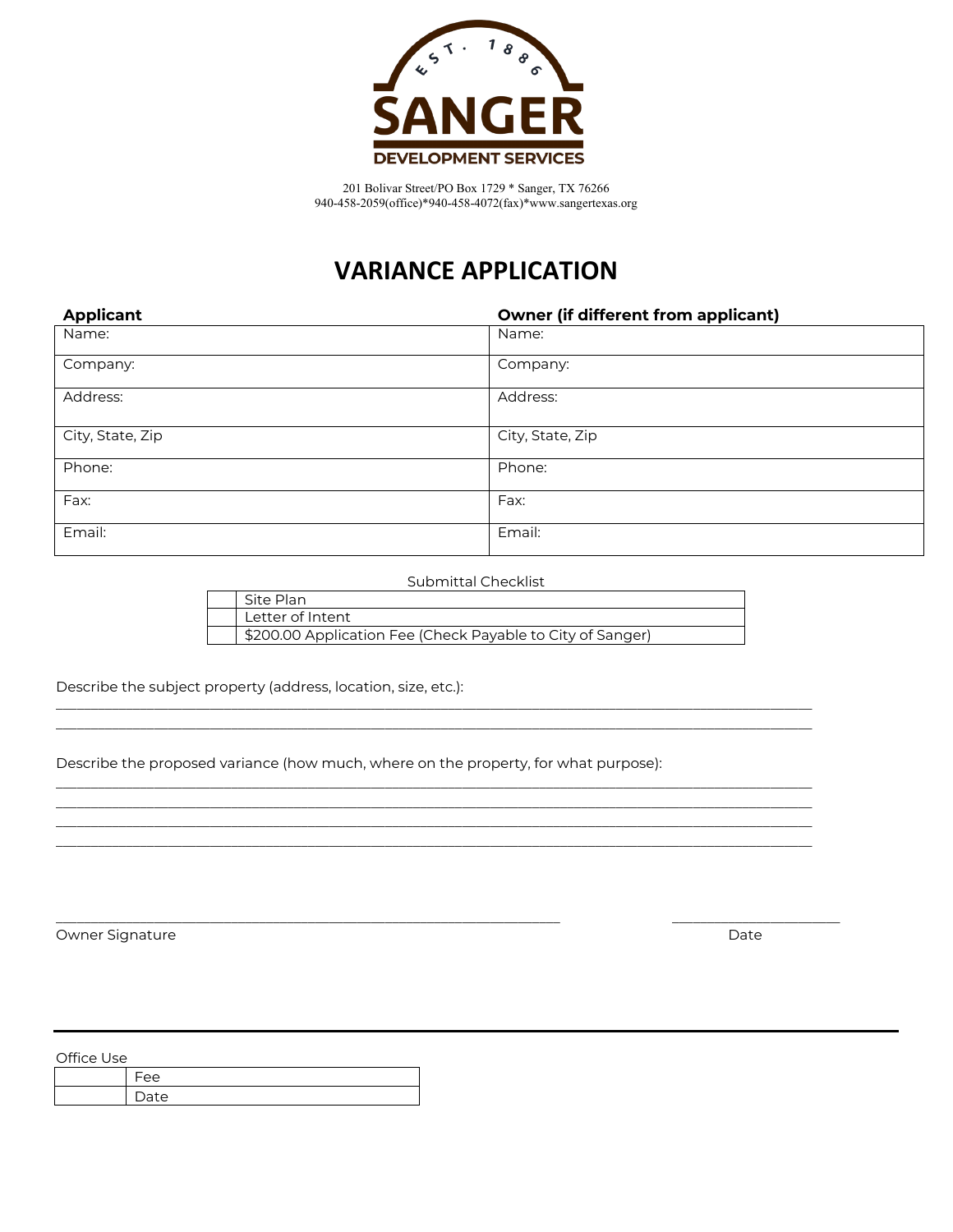

#### **VARIANCE REQUEST**

A variance is permission to vary from the terms of the Zoning Ordinance, permission to construct something the Zoning Ordinance would otherwise prohibit because of unusual circumstances. Variance requests are considered by the Zoning Board of Adjustment following a public hearing. Variances are granted to relieve an unnecessary hardship or practical difficulty. A financial hardship is not justification for a variance.

A variance request must include the contents listed below. The City of Sanger will act on the request through the process described herein.

SUBMITTAL REQUIREMENTS:

- Letter of Intent
- Site Plan
- Application form signed by the owner and describing the property
- Application Fee

APPLICATION FEES: \$200.00

- The application fee covers part of the cost for the city to review and act on the rezoning request, including providing notice of the public hearings as required by law.
- The application fee is non-refundable.

MEETING DATES: The Zoning Board of Adjustment is scheduled to meet on the second Monday of each month, if there is business to be conducted. Meetings with no business are not held. Public hearings require both published and mailed notices to be made prior to the meeting. Application should be submitted about one (1) month prior to the meeting. Consult with City Staff prior to submitting your application for detailed scheduling information.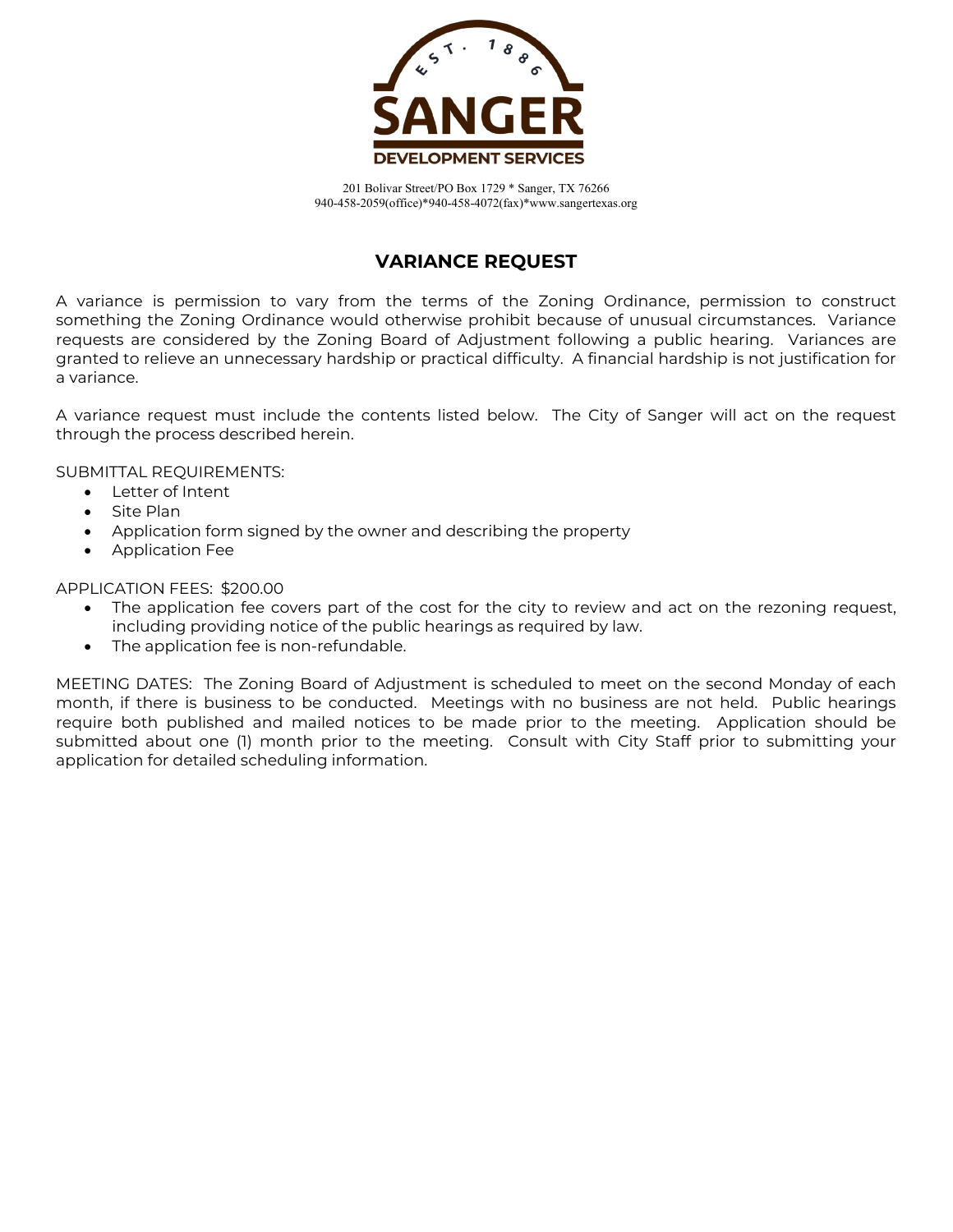

#### **VARIANCE REQUEST PROCESS**

The process for considering and acting on a request for a Variance to the Zoning Ordinance involves the following steps:

- 1. Pre-Application Consultation: A pre-application consultation with the city staff is recommended for all proposed variances. Staff can describe the request process and the criteria used by the Board of Adjustment.
- 2. Application: The completed application, letter of intent, site plan, and application fee should be submitted to the Department of Development Services on or before the deadline.
- 3. Public Notification: State law and the Zoning Ordinance require the public to be notified of the public hearing to consider the variance. Notice of the public hearing must be published in the newspaper at least fifteen (15) days prior. Notification of the public hearing is also mailed to the owners of the property within 200 feet of the subject property at least ten (10) days prior.
- 4. Zoning Board of Adjustment: The Zoning Board of Adjustment (BOA) will hold at least one (1) public hearing on the proposed variance. The applicant is expected to address the Board to describe the proposed variance and answer questions. During the public hearing, anyone in attendance may address the Board with comments and questions. City Staff will prepare a report for the Board and possibly make a recommendation to the Board.

After the public hearing, the Board can grant a variance by majority vote of the Board Members. The Board can grant a variance up to the amount noted in the public notifications, but not more than that.

#### **VARIANCE REQUEST CRITERIA**

The Zoning Ordinances sets the following criteria for the granting of variances from its strict terms.

In making its determination, the Board of Adjustment shall consider the following factors:

- 1. that special conditions and circumstances exist which are peculiar to the land, structure or building involved and which are not applicable to other lands, structures, or buildings in the same district;
- 2. that literal interpretation of the provisions of this ordinance would deprive the applicant of rights commonly enjoyed by other properties in the same district under the terms of this ordinance;
- 3. that the special conditions and circumstances do not result from the actions of the applicant;
- 4. that granting the variance requested will not confer on the applicant any special privilege that is denied by this ordnance to other lands, structures or buildings in the same district; and
- 5. no non-conforming use of neighboring lands, structures, or buildings in the same district and no permitted use of lands, structures, or buildings in other districts shall be considered grounds for the issuance of a variance.

Financial hardship shall not be considered grounds for the issuance of a variance.